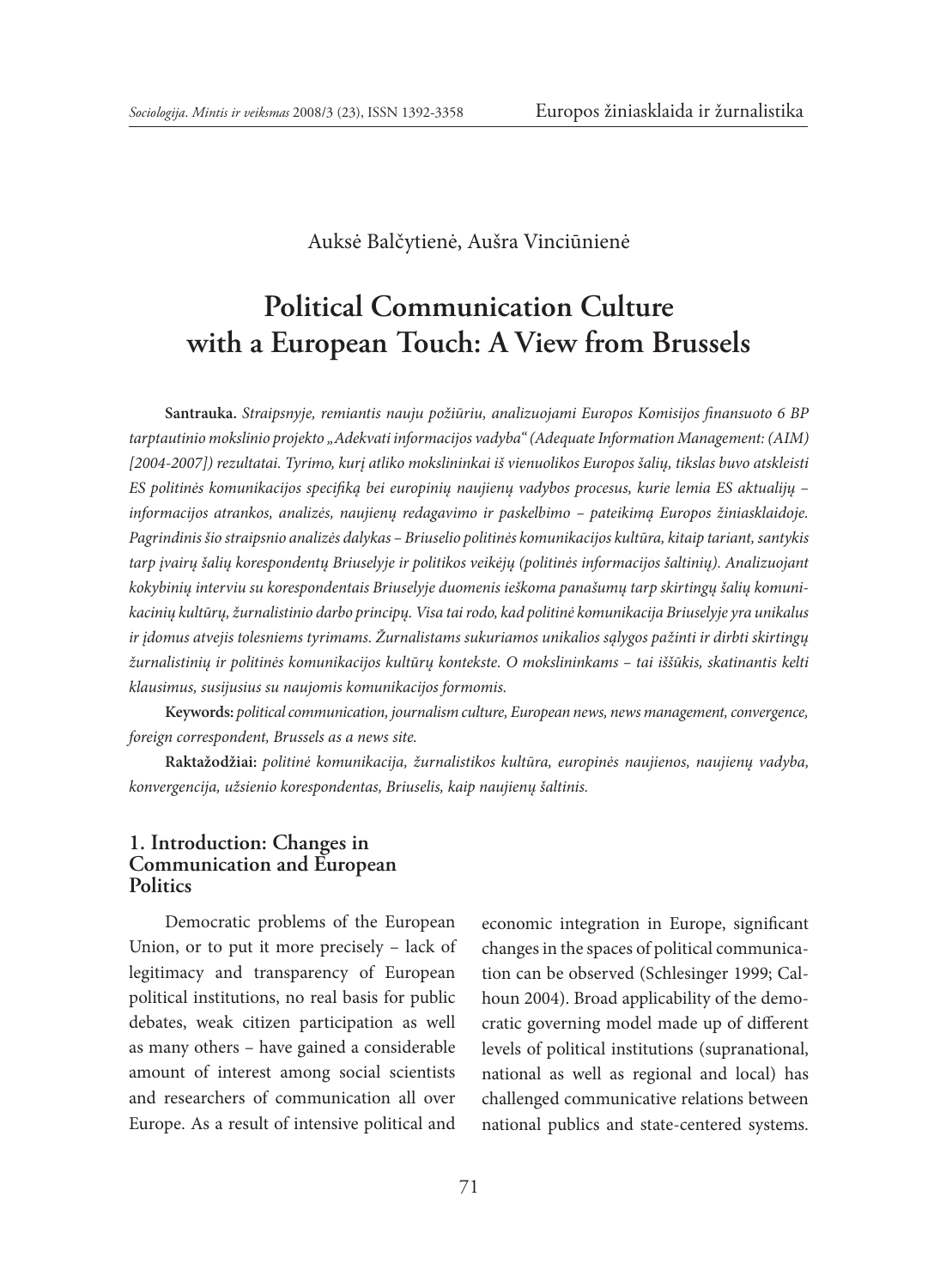A new kind of transnational and trans-border political communication (modifying the ways in which political life is constructed) has gradually emerged in the union of 27 European countries.

Alongside the shifts in decision-making (from domestic to EU-focused), a broader public engagement in European public affairs and reorientation of priorities from purely national to predominantly transnational (European) are needed. Research studies indicate that ordinary citizens treat the European Union as a complex supranational polity which is distant from domestic political realities. Overcoming these distances and communication deficits becomes crucially important (Habermas 2001; Eriksen 2005).

Generally, 'political communication culture' is defined as the interface between the two kinds of professionals, namely, the political actors and the media. To assess this relationship adequately, different historical, economic, political, social, cultural and technological contexts of media and political system intersection must be taken into account (Pfetsch 2004).

Noticeable shifts in political communication culture, – or to put it more precisely, in the practices and routines of communication between journalists and politicians – are observed in different countries. Alongside intensive Europeanization of national political and communication spaces, overall effects of the globalization on political communication cultures remain of no less importance. Recent research indicates the process of convergence as taking place on the economic, organizational and technological realms of media and politics in Europe (Curran and Park 2000; Pfetsch and Esser 2004; Hallin and Mancini 2004; Negrine 2007).

Related to this, new questions are emerging: How are global developments reflected in communication patterns between journalists and political news sources? What is the impact of different market-led reforms (liberalization, ongoing commercialization, management of audience relations, etc.) on political communication cultures in different countries? Or to put it more precisely, how are routine communication relationships between political actors, media and citizens affected by the processes of secularization and commercialization?

There is research available to prove that market-led reforms in the media affect the behavior of political actors, reproduction of political messages by the media (journalists working under pressure to meet deadlines, orientation towards profitable content, coping with oversupply of information, etc.) and eventually have an impact on how citizens consume the content and how they cope with vast availability of information genres, formats and channels.

New technologies, too, add certain corrections into the political communication process. With growing applicability of new interactive technologies in the political field, the political communication environment is undergoing even more changes: new media applications offer alternative ways and channels (institutional websites, online press services, blogs, online political advertising, etc.) for politicians to reach their voters without the help of mass media (see Figure 1).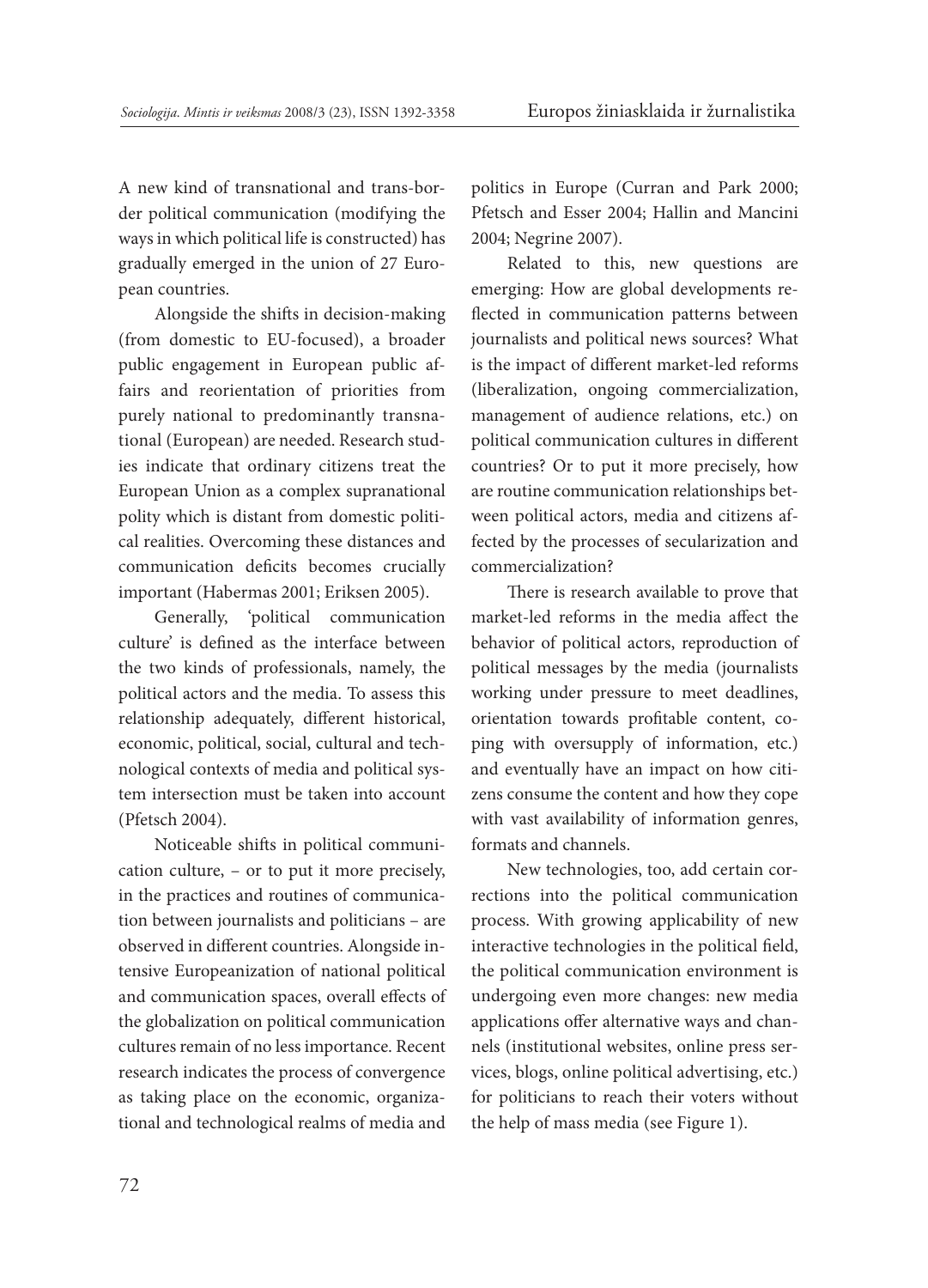

**Figure 1.** Actors and processes in contemporary political communication

Citizens are also better equipped (they have better competences, experiences and knowledge) to access and assess news provided on the Internet and thereby overstep the borders of the national political communication sphere by becoming global (European) communicators (Young et al., 2007). In short, the Internet has shifted the political communication to a more personalized one. As practice reveals, politicians start targeting their messages to specific groups of consumers and citizens (Dahlgren 2005). Furthermore, the most recent developments in the political landscapes in European countries manifest the new era of political communication, where successful politics becomes impossible without careful planning, professional control and management of political information. Researchers talk about the overall professionalisation of political practices and the development towards the 'permanent campaigning' (Negrine 2007; Holz-Bacha 2004).

 To conclude, changes in the nature of political communication in Europe have both structural (institutional conditions of political and media systems on macro and meso levels) and cultural dimensions. In this respect, the EU communication (in general) is an interesting research field. Due to the multi-facedness and complexity of research perspectives involved in this matter (actors involved and levels of analysis addressed such as national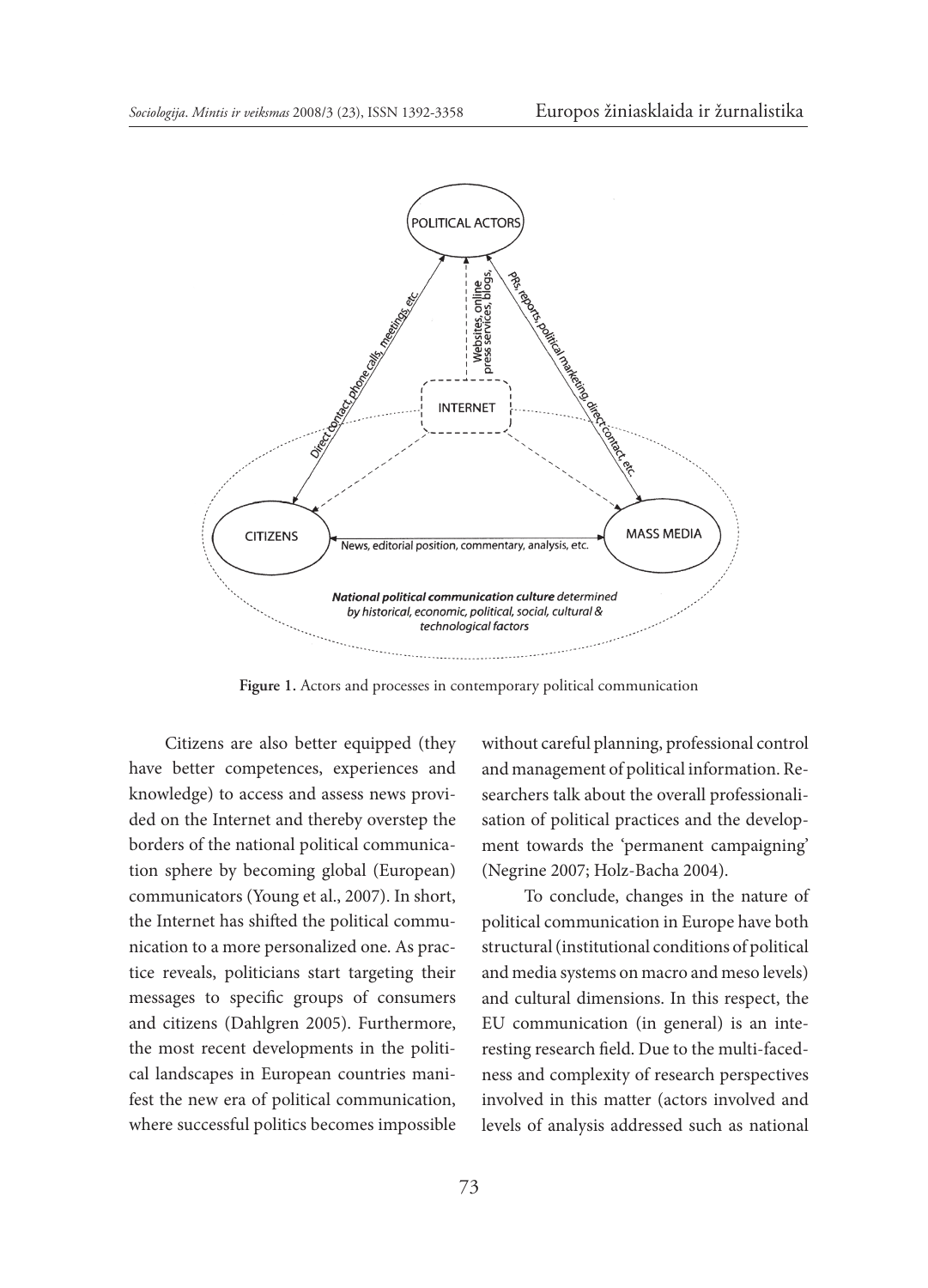and transnational as well as channels used in the EU communication), it can open new perspectives to old questions in comparative political communication research. In order to gain a better understanding of how media in Europe report and could report about the EU issues, it becomes of crucial importance to investigate the procedural aspects of the EU news making as well as the elements of political communication culture as having impact upon these.

# **2. Studying Procedural Aspects of EU News Manufacturing: Brussels News Environment and the AIM Project**

In spite of different attempts to shed light on the European political communication practices, a more concise understanding of the EU communication nuances is lacking. Although it is possible to find comparisons in the research studies that apply a similar instrument for similar analysis of events (by studying, for example, elections, referendum campaigns) or issues (European Integration, EU Constitution, etc.), still the majority of studies are one country focused. Research studies disclose how much and what kind of EU news is found in the media (de Vreese 2003; Morgan 2003; Meyer 2005; Statham and Gray 2005; Della Porta and Caiani 2006) and how journalists cover the EU topics (Gavin 2001; Statham 2006). Some of these studies also integrate analysis of differences based on structural, economic, cultural as well as other aspects of reporting in different countries (Russ–Mohl 2001; Kevin 2003; Koopmans and Erbe 2004; Gleissner and de Vreese 2005; Trenz 2005; Downey and Koenig 2006; Van de Steeg 2006), but a proper understanding about procedural aspects of European coverage – relationships of journalists' with their sources, journalists' knowledge about the audience they are communicating to – is missing.

As already mentioned, the culture of political communication is context bound. Research studies show that how journalists interact with their EU news sources is dependent on practicalities (learned communication practices) in the national settings (Morgan 1995; Gavin 2001; Baisnée 2000; Lecheler 2007). According to these perspectives, the highest probability for the EU news to enter the national agenda is to "domesticate" these. The national relevance (implications of the EU decisions for national politics, economics and the life of citizens) is most important and common selection criterion for journalists covering the EU. Indeed, it is possible to find news about the EU as a political entity; still, this is reported rather seldom, mostly in the times of major crisis. Public broadcasters and big elite newspapers, very often, are the only media which cover the EU issues on a more regular basis.

In this respect, the "Adequate Information Management (AIM)" project takes a different approach. Organized within a three year period from 2004 to 2007, the AIM project analyzed the European news management practices as performed by different news media organizations in eleven countries in Europe. All countries that took part in the project (Belgium, Estonia, Finland, France, Germany, Ireland, Italy, Lithuania, Norway, Romania, United Kingdom) represent diffe-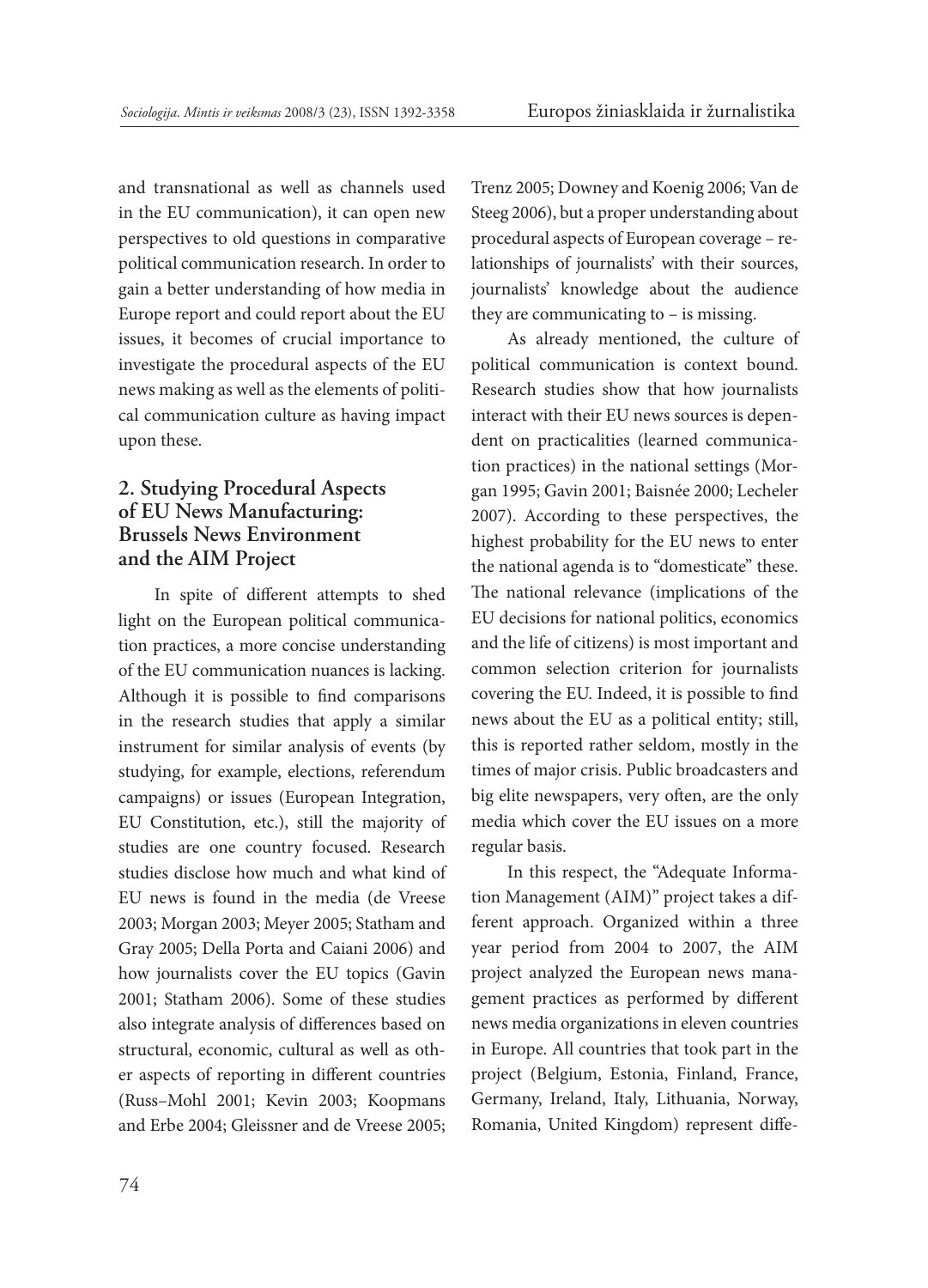

**Figure 2.** Three-step-flow process of EU news mediation

rent journalism cultures; they range from large to small, from old to new EU member states.

The scope of communication practices taking place in Brussels appears to be a complex one. It involves complex institutional structures, abundance of political and policy issues as well as political actors. In addition, the EU institutions are multinational as well as the Brussels' press corps. Thus Brussels communication environment can be researched as a space where different journalisms and different communication cultures meet. Therefore, the major effort in this project was directed at better understanding the structural elements of the working practices of Brussels correspondents as well as their relationships with political actors and the EU institutional sources (the spokespersons of the European Commission).

Generally, European news production can be understood as a three–step–flow process, where European institutions provide information to foreign correspondents in Brussels (1<sup>st</sup> step), who in turn select and edit news and feed media at home (2nd step), which on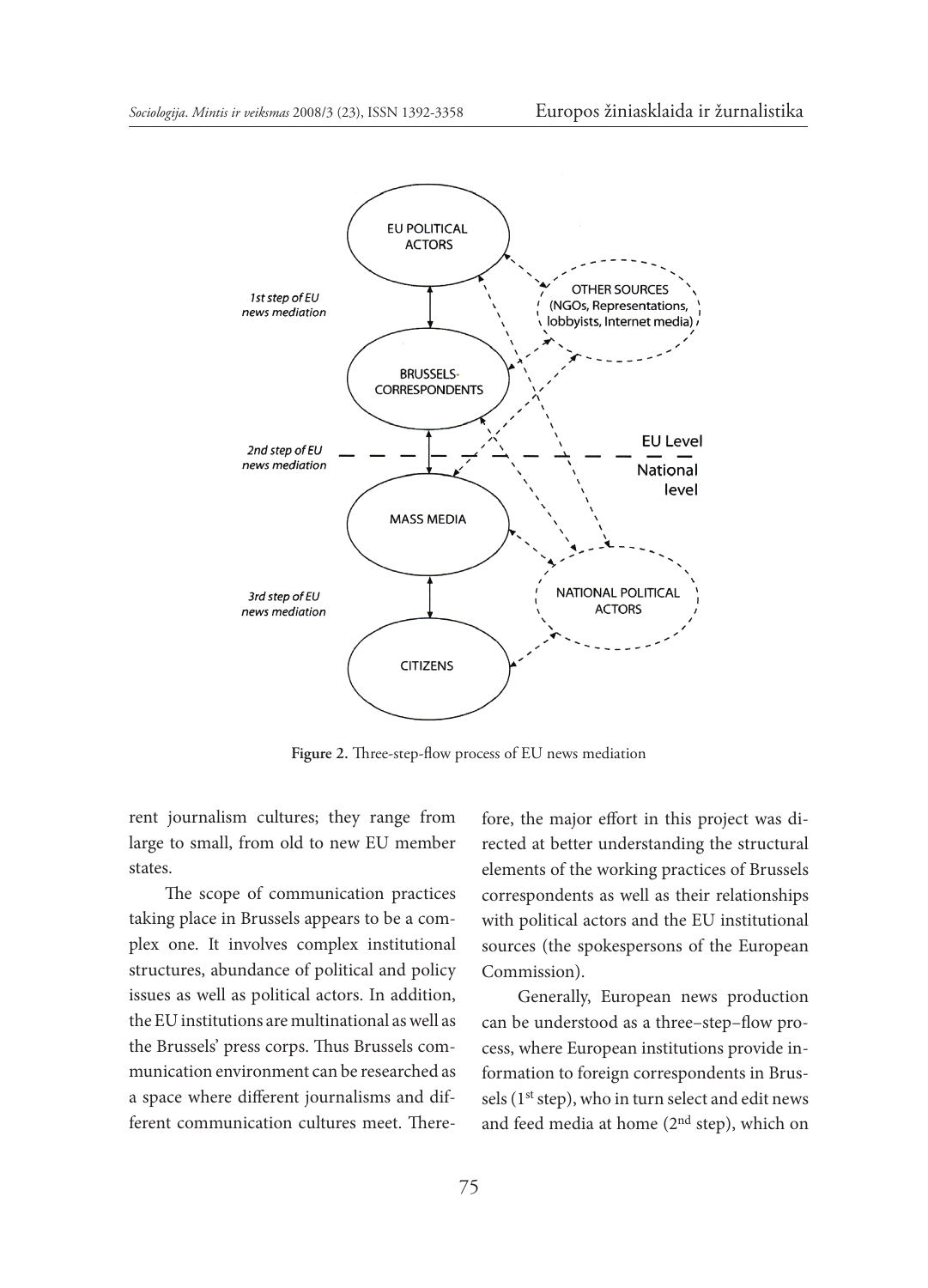their part inform the citizens of the European countries (3rd step) (see Figure 2). This kind of arrangement is quite common to foreign coverage, however, as will be demonstrated in the following sections, information management and Brussels as a news site create their own specific particularities of European – as foreign news – reporting.

## **3. How Many Communication Cultures in Brussels?**

The communication environment in Brussels is a complex one; it has a great number of events, great variety of different issues publicized, great variety of actors participating in decision-making process and countless institutions with different working procedures and routines. This creates a challenging working environment for journalists: foreign correspondents working in Brussels operate in the space between multinational EU institutions and news desks of their domestic editions, thus very often they are operating within two frameworks – international and national – at the same time (Baisnée 2007).

The news site in Brussels has become popular among social scientists and communication researchers for its unique culture (rules, norms and hierarchies of sources). For most correspondents, especially for journalists from the new member states, this communication culture differs from what journalists are used to work at home. Getting to know this political communication culture requires time, resources and professionalism. Between six months and two years is required for the newcomers to learn the nuances of communication. While working in Brussels, journalists have to flexibly switch between different frames of reporting such as transnational and national, global and local. They must be equipped with analytical skills and be able to disclose background information on complex EU issues.

In short, Brussels communication culture is based on socialization and cooperation of journalists. Journalists meet in formal as well as informal situations; they also consider themselves as partners rather than rivals – this is mainly because they work for different national audiences. Different goals and audiences that journalists aim at, numerous opportunities where they can meet and socialize (at the daily briefings, press conferences, other social places such as cafés and restaurants) create unique spaces and possibilities for homogenization of journalism practices. Coming from different (national) political communication cultures, journalists are forced to assume common behavior, procedures and routines of addressing news sources, identifying necessary background material. Still, at the same time, they are confronted with certain hierarchies of sources as well as certain working models. For instance, the elite international media appears to be the most legitimized and professionally recognized in Brussels.

Over two hundred interviews conducted with correspondents within the AIM project have disclosed different challenges that media professionals have to meet in reporting on the EU matters (AIM Research Consortium 2007). It appears that the major problem is based not on quantity (indeed, numerous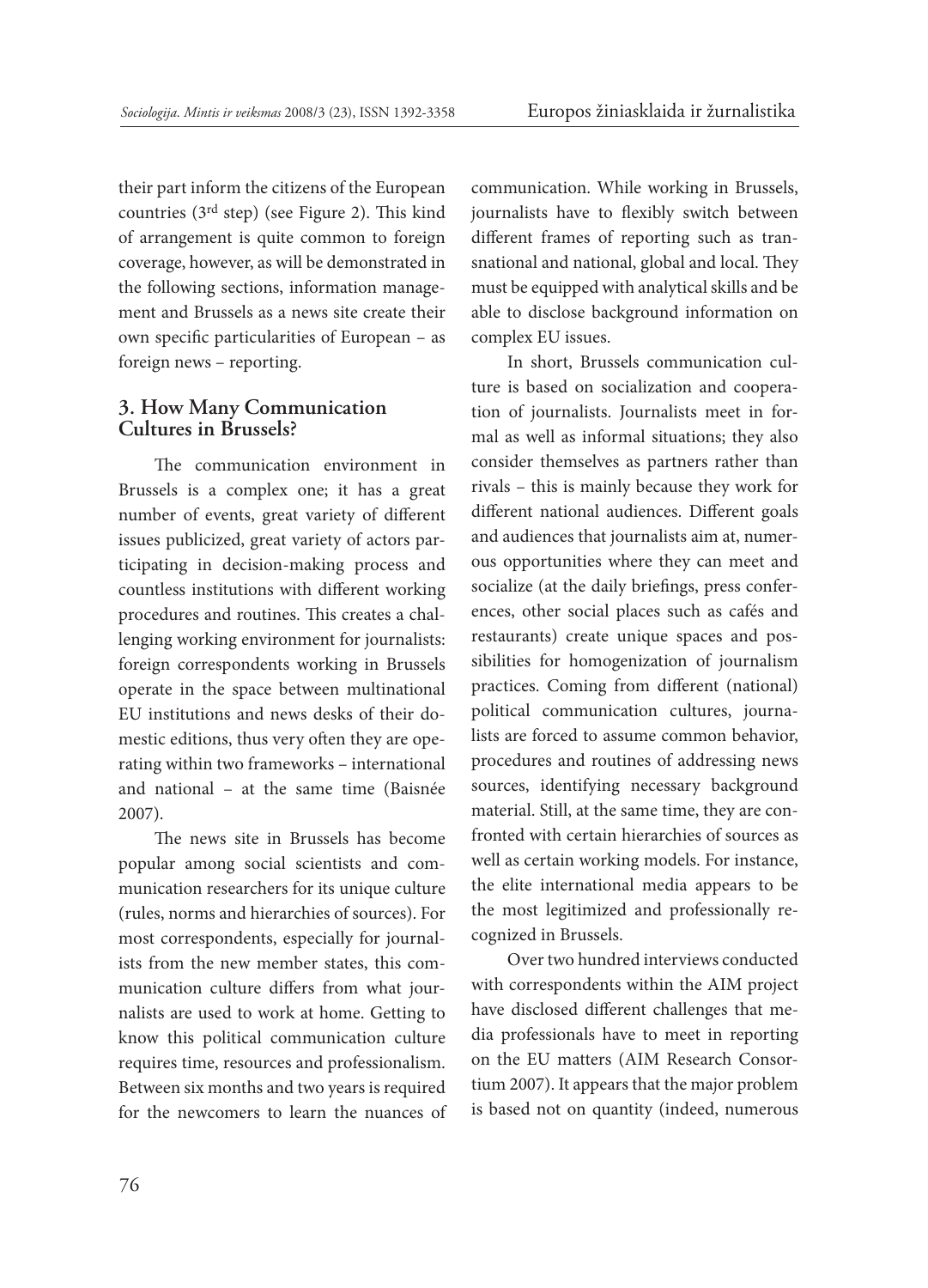channels and information sources are available for journalists), but rather on the quality of the information processing. As disclosed, the weakest side in the process of European information management lies in the analytical capacity involved on the second level of mediation – namely, at the level when news is selected and interpreted by Brussels correspondents (see, for e.g., Kopper et al., 2007).

Exactly at this point – the transnational political communication context of the EU institutions and national journalism culture – the major challenges occur. Indeed, political communication takes place in communication system when political messages are reproduced by the media. The goal of the media is to give publicity to political messages according to the rules and norms of the news organization, therefore a number of questions must be addressed: How are journalists from different countries handling the interaction with their sources? Which news worthiness criteria are guiding their working routines and other professional practices?

Relationships between political opinion makers and journalists are national journalism culture bound which makes transnational comparison a difficult project indeed. Although internationalization of communication practices in Brussels across different journalism cultures is observed, this process has other implications as well. To achieve their goals in political communication, both the media and political actors engage in a close relationship. A principal question in development of this relationship is whose logics dominate.

Even though Brussels news site is one of the manifestations of convergence of different journalism cultures, divergence in journalism practices is observed nevertheless. Moreover, this is happening according to different indicators in addition to already mentioned national frameworks of reporting. There are several differences – those depending on the system of the EU and the different nature and attitude of countries (large vs. small and old vs. new EU member states), and those depending on the internal organization and structure of the national news media markets (e.g. differences in the EU reporting between popular and quality newspapers, public service broadcaster and commercial stations).

# **3.1 Country characteristics: small vs. large and young vs. old**

As noticed from the interviews, for some countries, there is a shift from national communication culture into 'Brussels communication culture' which is both national and transnational at the same time. This observation especially applies to small and new member states. Although changes in Brussels press corps structure have gradually affected overall Brussels communication culture (with more accessibility and transparency of sources), still such communication culture seems to have little impact on the national news media (perhaps only in those situations when Brussels correspondents are considered to be the EU information experts, for example in small EU member states such as Lithuania or Estonia).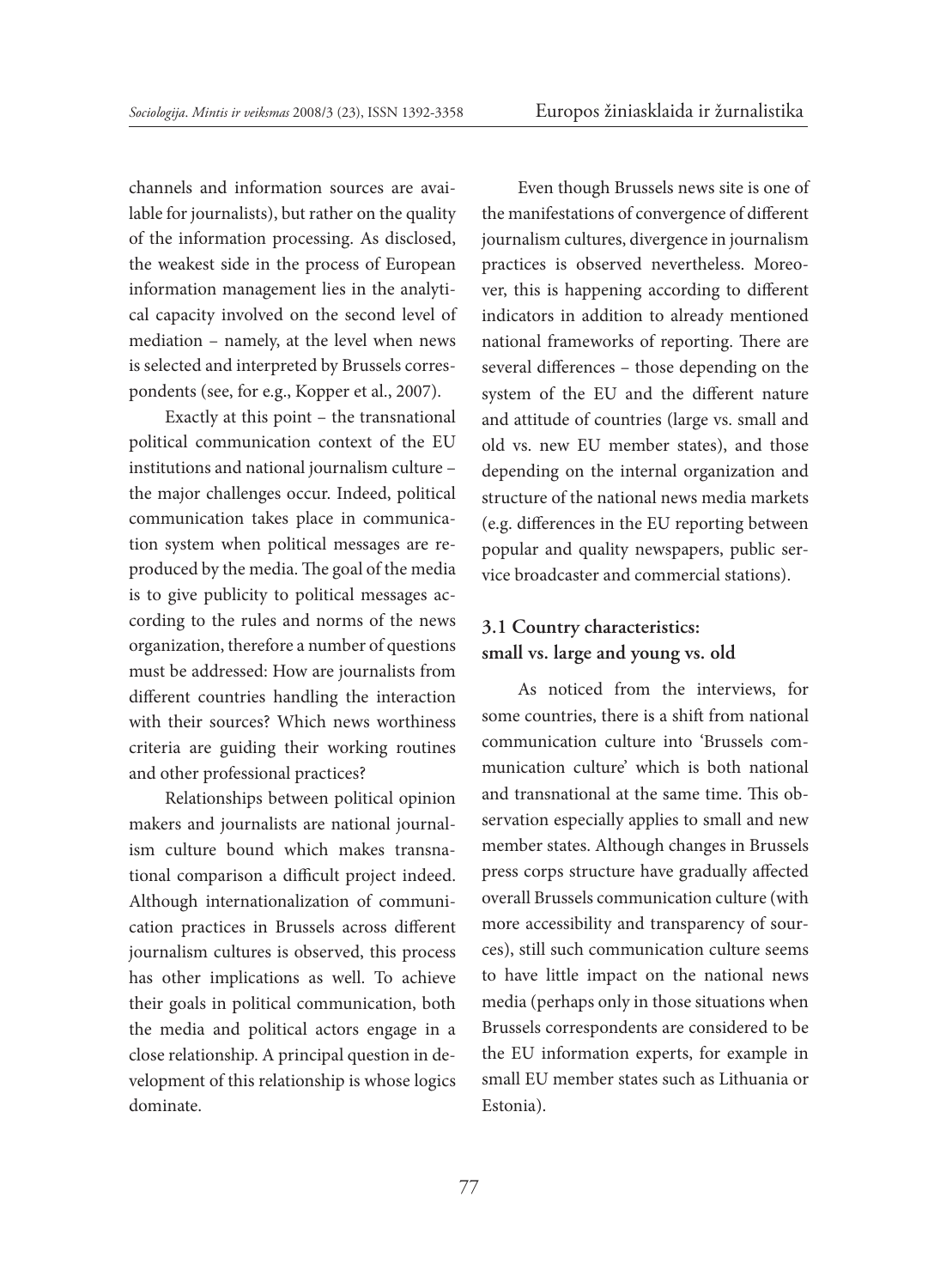Two important aspects must be mentioned here as related to the Baltic journalism culture, namely, weaker journalistic professionalism and signs of clientelism observed through very close journalists' relationships with their political or economic news sources. Partnerships between journalists and politicians (a culture of communication based on face-to-face meetings rather than on official channels), however, may be a "natural" outcome related to the question of proximity.

In a small market journalists' relationship with sources is built differently than in a large market (often in a small country only a limited number of sources are available for journalists to comment on a particular political or economic matter, thus there are more opportunities to establish cooperation). According to the Lithuanian journalists working in Brussels, the communication culture there and at home is different: at home, journalists are accustomed to speaking to primary sources, while, for instance, at the Commission, everything has to be planned far in advance. Lithuanian journalists said that, in contrast to communication at the EU level, with the Lithuanian government institutions it is easier to receive information just by telephone. Politicians, also the heads of the state and government, are easily accessible as a first source, while in the EU institutions all the work is done by press representatives (Balčytienė et al., 2007; 105-106).

According to the Lithuanian journalists, in many cases, working in Brussels is more comfortable than working at home (in Lithuania): their chief editors and media directors are far away which gives them more freedom regarding news planning and presentation. In addition, newsroom politics (political and business impacts on the media) do not influence how the correspondents work in Brussels, thus foreign correspondents feel that they can report about the 'real' news and not the local political scandals, which tend to be the number one topic in the press in Lithuania. Being rather small groups of journalists from new EU member states, Lithuanians as well as Estonians, do not have very close informal relations with the spokespersons of the Commission, nor are they in very close cooperation with other foreign colleagues. Despite the fact that informal relations can be very useful for their work, they receive information mainly via formal channels: the Internet, press releases, midday briefings and press conferences.

Finnish journalists based in Brussels also constitute a small professional group. Finnish correspondents also pointed out that correspondents from small member states have a more difficult task to develop personal relations with important sources than the journalists from influential EU countries. They strongly emphasized the importance of establishing the network of so called 'of the record' sources. According to one Finnish journalist: "The *Financial Times* is very good precisely because it gets all important information exclusively" (Heikkilä 2007, 31). Still, in spite of the effects of proximity, the Baltic political communication culture certainly contrasts with the situation in the Scandinavian countries (which are also considered small media markets), where journalistic professionalism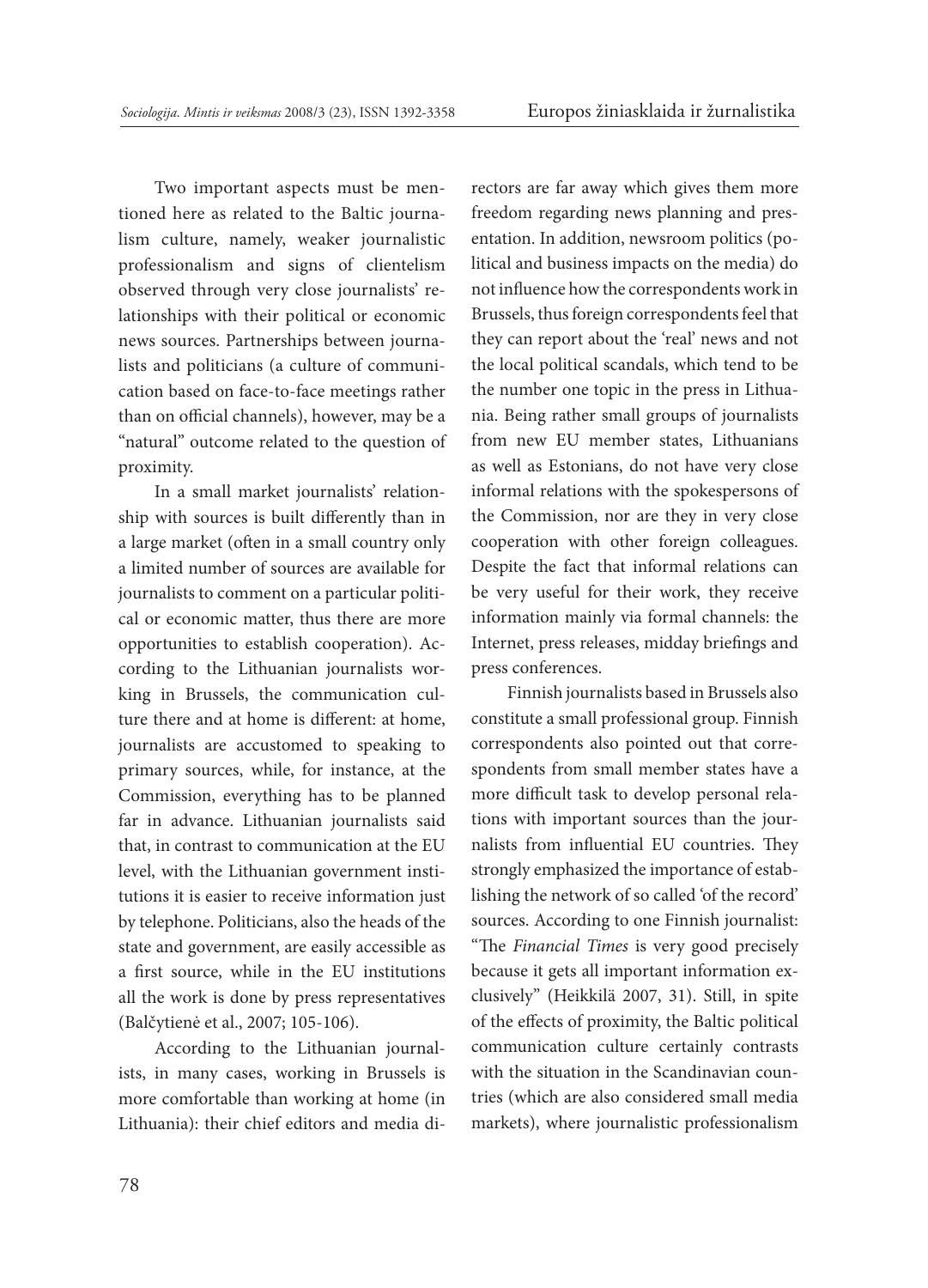and editorial independence are emphasized as essential elements of the democratic corporatist model of the media.

To conclude, the emergence of a formal communication (greater distance) between journalists and political sources was recognized in the practices of some journalism cultures, most often in small member states with fewer foreign correspondents. Reliance on professional journalistic norms (journalists as taking the role of neutral observers) creates greater autonomy on both sides of the relationship between the press and the politics. In other words, if journalistic norms prevail, political actors have to adapt their messages to the logic of the media, thus offering communication which is more professionalized in terms of availability of information.

## **3.2 Media types: print vs. audiovisual and elite vs. mainstream**

The news media based in Brussels differ among themselves. There is the popular and the mainstream press (with their own news selection criteria that are very different from elite newspapers); there is broadcast media present in Brussels too. Media type that journalists work for affects the news reported. Audiovisual journalists prefer news that allows an appealing visual kit while print journalists may be more interested in stories requesting commentary articles with conflicting views. Local newspapers seem to be very little interested in what happens in Brussels while national papers have a different angle. For instance, the regional quality daily in France *Quest France* aims at creating a 'pedagogy of Europe' which requires detailing basic elements in each article. In contrast, for the daily newspaper *Les Echos*, belonging to the economic press, the need for popularizing the EU information seems less important: "I'm lucky to work for *Les Echos*. I know that in some newspapers there is a huge work of vulgarization to make hard news from here accessible. For us, obviously we have to transpose a bit. Yet we can be very technical" (Baisnée et al., 2007; 46).

Journalists representing the Irish media (the national broadcaster *RTE* and *The Irish Times*) claim that their organizations have a specific interest in stories about the EU as a political entity. The foreign desk at *The Irish Times* gives a high value to stories about the EU as a political story in itself and gives a prominent coverage on its foreign pages. For the other newspapers, such as *Irish Independent*, the EU stories do not have any degree of privilege. "In many ways, a lot of what I do is almost like being an Irish political correspondent, covering the EU, covering the Commissioner, issues that affect Ireland across sectors, covering ministers when they are here and, increasingly, covering MEPs who have more and more power" (Corcoran and Fahy 2007; 80). News organizations with a more market-driven approach to news described the Irish interest as being the primary value in most of their EU reportage (Corcoran and Fahy 2007; 86).

In Norway, working for a popular newspaper or a television news channel with more 'tabloid' news values, one has to give priority to dramatic and personalized news events. If one is a correspondent for a business paper with an up market orientation, this will in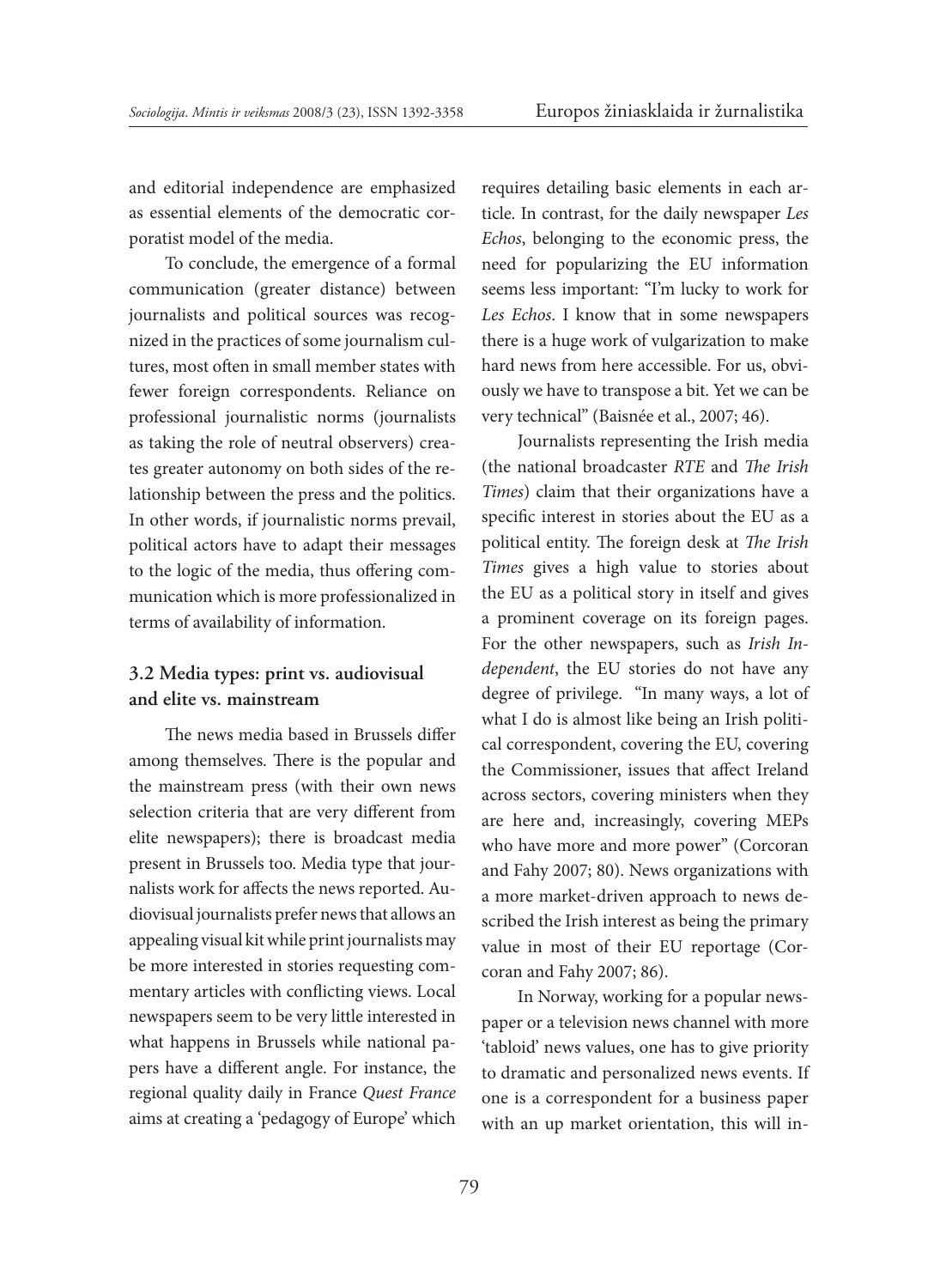fluence the kind of news that is given a priority. However, for the leading financial daily a national framework is typical. "The desk in Oslo is most fond of EU news directly related to Norway, especially economic news with relevance for broad audience groups at home. The salmon-conflict is such an example", journalist from this daily explained (Allern 2007; 116).

Negative coverage of the EU affairs is mostly evident in the UK media. According to one broadcast news correspondent, "the news agenda, which is formed in London is very much driven by the tabloids and papers like the *Daily Mail* and so on, which have an axe to grind" (Golding and Barnard 2007; 146). On the other hand, the *Financial Times* (*FT*) is a special case. Having the largest foreign desk in Brussels, they are seen as a key media outlet by European institutions and as one of the main reference media for other media. According to one *FT* journalist, "if there is a specific area, or if the Commissioner is launching something huge that they wanted to get out then, I think you'd find that they wanted to give the *FT* an interview because people are reading the *FT*. It's a good bulletin board for them. They are going to get a reasonably fair portrayal. They know that everybody in Brussels will read it and that they know that people in national capitals will read it" (Golding and Barnard 2007; 146).

Differences in the EU reporting also arise between different kinds of media: audiovisual, radio, press agency and print media. French journalist from *Radio France* said: "We are more superficial than the printed press. Then, I cannot explain to my listeners something which I did not understand myself. While in the newspapers, I can see it every month, there are four or five pieces where obviously they just reproduced an official statement, perhaps written in a foreign language, and they did not give them hard time to know what it meant based on the principle that the specialists would understand. I cannot allow that. A radio journalist cannot do that" (Baisnée et al., 2007; 46).

German journalists working for the news agencies emphasized that their medium requires neutrality and including no commentaries or opinionated articles. Despite this, they claimed that the EU has high relevance in their reporting, especially in economics and politics. The media who address the professional business-oriented audience (*Financial Times, Deutchland* and *Handelsblatt*) certainly considered topics affecting their audiences' professional lives to be of the highest importance (Leppik et al., 2007; 66).

Broadcast news relies more heavily on visual aspects to communicate a story and interest their viewer than the press. "Generally speaking the big problem with the EU and television is more fundamental. It's very difficult to illustrate because what you get in the way of pictures is men and women in suits walking into a meeting. What they call the 'tour de table'. That is the picture of either Commissioners or politicians sitting around the table. And then a bit of chat afterwards, a statement afterwards. Which is pretty dull television", a U.K. TV news correspondent said (Golding and Barnard 2007; 147).

Italian broadcast journalist commented: "Here [in Brussels] you never see a strong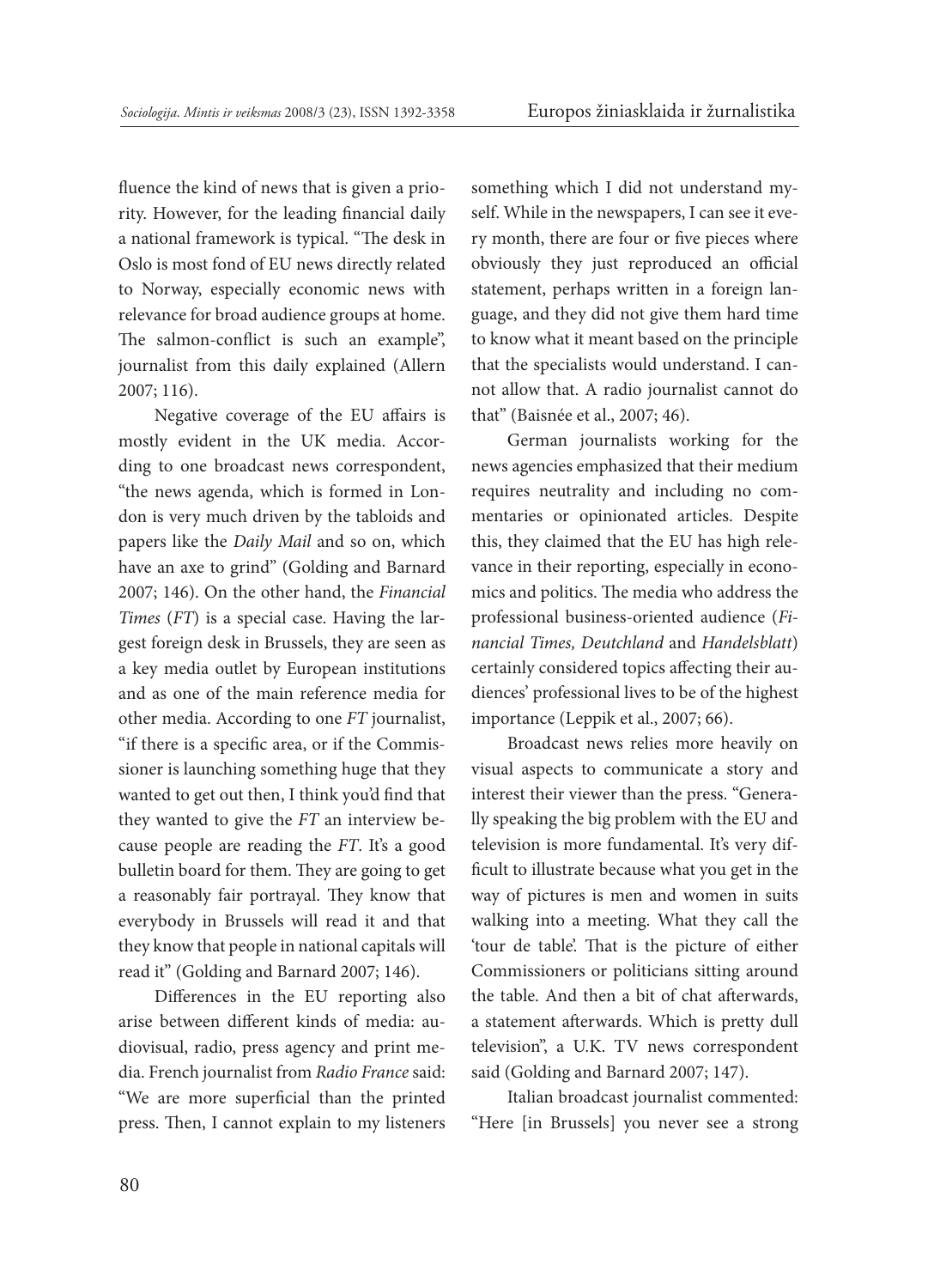position, they never argue with clenched fists and this is not sexy at all. Moreover, TV needs strong things, black or white; here everything is grey" (Cornia et al., 2007; 94). His colleague added: "The EU is a very difficult subject to treat on TV, so often we just ignore it. TV news must not be a report simply illustrated by images, but it has to gain its meaning from images. In Brussels, significant images are very difficult to gather" (Cornia et al., 2007; 95).

### **4. Discussion and Outlook**

In Brussels, information management and goal oriented behavior is practiced on both sides – the media and the political news sources. On the one hand, journalists need the information that news sources can offer, while, on the other hand, political actors need the visibility to their performance that media creates. In short, there must be a mutual understanding of each other's goals in this relationship. Political actors are controlling the process of news making, but the content of the messages and how these are framed in the media are determined and controlled by journalists. Therefore, the interactions between journalists and their sources (most often, the spokespersons) are built on negotiation, on mutual respect, trust and understanding.

The AIM study has disclosed that in the EU communication different communicative strategies and different channels (meetings, press conferences, face-to-face communication, Internet) are applied in political issue management. For journalists, the establishment and further development of interpersonal relationships becomes crucially important: informal channels, confidential sources and background talks have become of significant importance in framing of political messages. As a result of this interaction, a completely new culture of European communication emerges which combines both perspectives, namely, the political and the media logics. To achieve this level of understanding, both parties (journalists and their sources) must invest in cultivation of interpersonal relations and networks. For some countries this becomes a very difficult task though (because of some objective reasons such as a small number of correspondents, lack of media resources, etc).

As already mentioned, the character of the EU coverage in the national media is largely dependent on local politico-economic preconditions: it is context-based. In some countries, the media critically reports on politics and plays a watchdog role (the media in the UK and Ireland). Still, in other political communication cultures, the relationship between journalists and their sources is constructed on mutual understanding and respect to each other's goals (the Nordic countries). In young democracies, the media is characterized as practicing a consumerist approach towards their audiences at the same time favoring hidden agendas and clientelist relationships with politicians.

In spite of the divergences in the performance across national media, an internationalization of communication culture is observed in Brussels. This new culture (based on common patterns of reporting, partnerships between different journalists covering politics) is both national and transnational at the same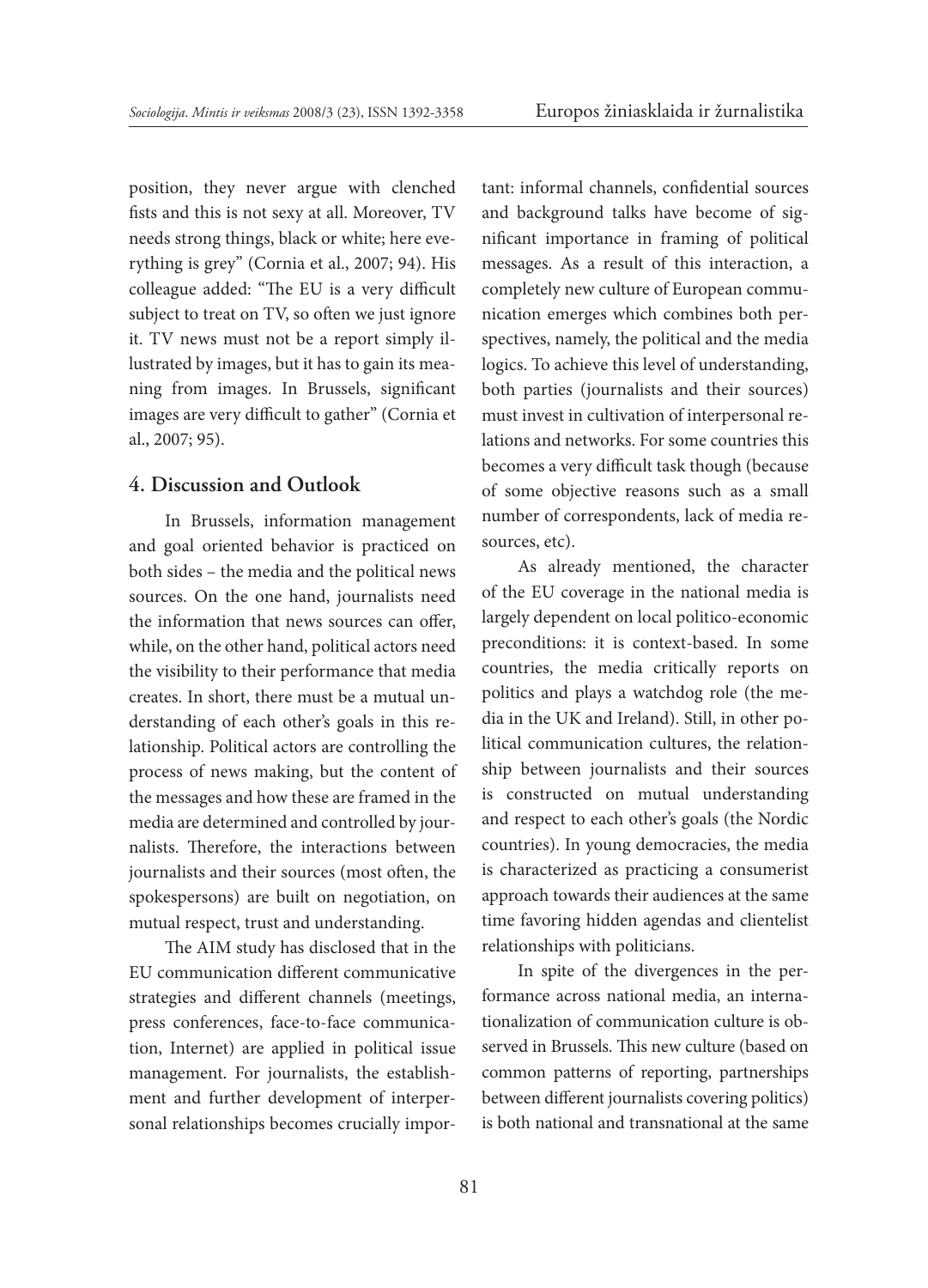time. There are contradictions observed between journalists' national belonging, on the one side, and the supranational topics they are asked to cover and the transnational environment within which they operate, on the other.

The transnational character of communication is inspired by different things. Generally, relationships between journalists and their sources in Brussels appear to be built on professionalism. First, greater source accessibility, availability of different actors to comment on political issues as well as other factors lead to autonomy in both political and journalistic fields. One more characteristic emerging in European journalistic routines is the tendency to build the news around facts, documents and data. Thus a general tendency observed across all journalism cultures is the predominance of the official dimension within the working routines (apparent in communication with sources as well as in the essential role of documents delivered from the EU institutions). This highlights internationalization of communication practices that become less dependent on the national contexts.

To conclude, the institutionalization of relationships, acceptance of more mediaoriented-way of communication logic, emergence of new technological tools to bypass official information as well as many other factors signal to ongoing professionalisation of political communication when political

#### **References**

AIM Research Consortium (Ed.). 2007. *Understanding the Logic of EU Reporting from Brussels. Analysis of Interviews with EU Correspondents and Spokespersons.* Adequate Information Management sources adapt to a different way of information communication.

This tendency is affected by at least three kinds of developments. First, the arrival of more countries with different journalism cultures has changed how communication in Brussels is organized. Second, the number of professional communicators (spokespersons with professional backgrounds in journalism or communication) has increased alongside other reforms related to communication policy development. Third, an obvious tendency is observed across national cultures worldwide such as increasing media commercialization with a grater emphasis on visual communication and personification of issues.

Results of the AIM study confirm converging communication strategies in the EU news production and presentation in mass media in Europe to a certain extent. Even though the respective national audiences demand news that is focused and is relevant (thus fitting the respective national political agenda), all news formats similarly show tendencies towards more popularized, more human-interest focused and more sensational reporting. Briefly, market-led reforms in the media have culminated with more or less similar results worldwide: infotainment and marketization of politics. This shift is apparent in political communication matters in Brussels.

Allern, Sigurd. 2007. "The Case of Norway". In: AIM Research Consortium (Ed.). *Understanding* 

in Europe (AIM) – Working Papers, 2007/3. Bochum/Freiburg: Projekt Verlag.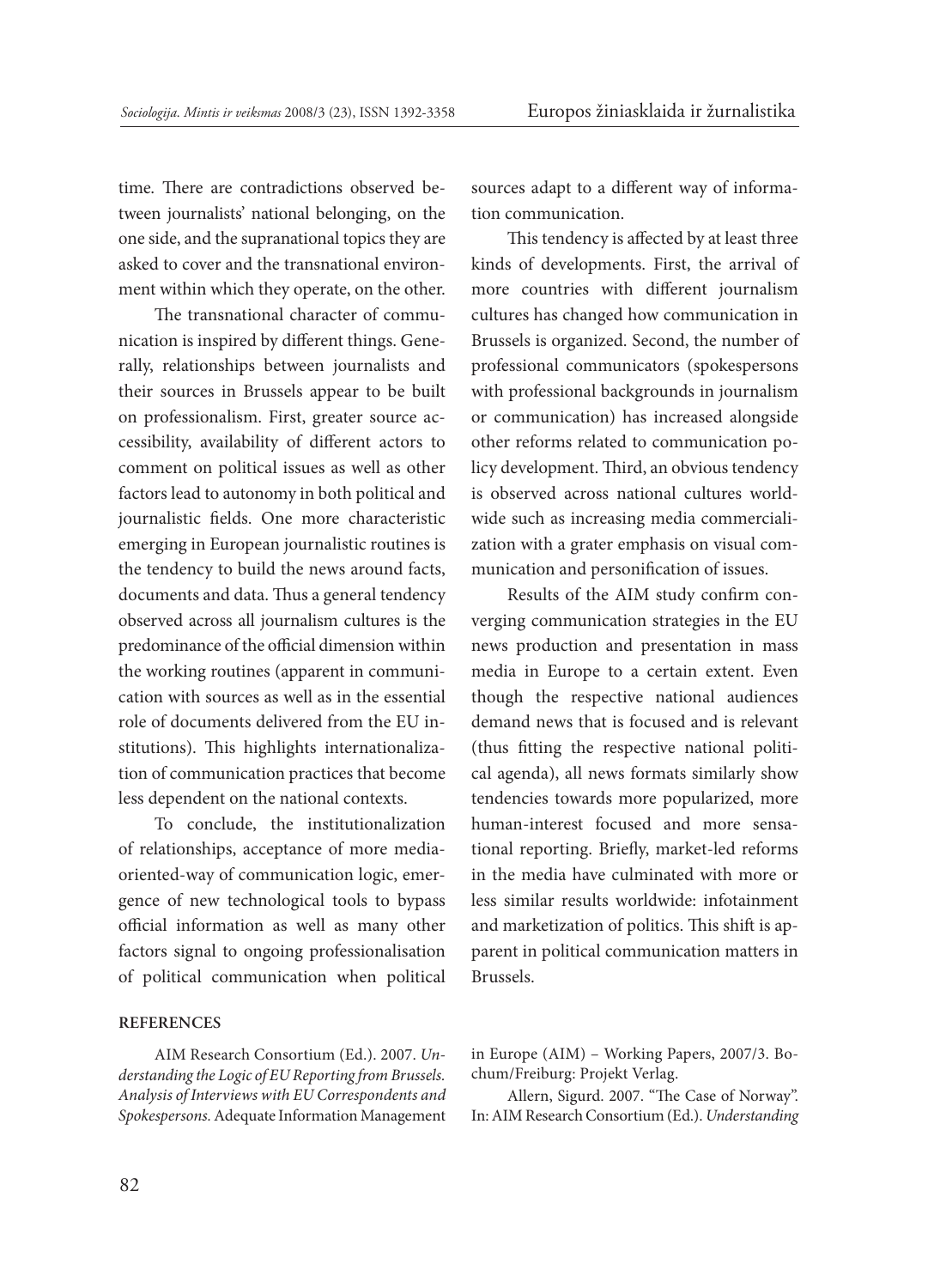*the Logic of EU Reporting from Brussels. Analysis of Interviews with EU Correspondents and Spokespersons*. Adequate Information Management in Europe (AIM) – Working Papers. Bochum/Freiburg: Projekt Verlag: 3: 111-120.

Baisnée, Olivier. 2000. "Can Political Journalism Exist at the EU Level?" In: Kuhn, Raymond, Neveu, Erik (Eds.) *Political Journalism: New Challenges, New Practices*. London: Routledge: 108–128.

Baisnée, Olivier. 2007b. "Understanding EU News Production Logics: Norms, Channels and Structures of Reporting Europe from Brussels". In: AIM Research Consortium (Ed.) *Reporting and Managing European News: Final Report of the Project "Adequate Information Management in Europe"* 2004- 2007. Bochum/Freiburg: Projekt Verlag: 25–44.

Baisnée, Olivier, Frinault, Thomas, Lechaux, Bleuwenn. 2007. "The Case of France". In: AIM Research Consortium (Ed.). *Understanding the Logic of EU Reporting from Brussels. Analysis of Interviews with EU Correspondents and Spokespersons*. Adequate Information Management in Europe (AIM) – Working Papers, 2007/3. Bochum/ Freiburg: Projekt Verlag: 37-56.

Balčytienė, Auksė, Vinciūnienė, Aušra, Janušaitė, Kristina. 2007. "The Case of Lithuania" in AIM Research Consortium (Ed.). *Understanding the Logic of EU Reporting from Brussels. Analysis of Interviews with EU Correspondents and Spokespersons*. Adequate Information Management in Europe (AIM) – Working Papers, 2007/3. Bochum/ Freiburg: Projekt Verlag: 103-110.

Calhoun, Craig. 2004. "The Democratic Integration of Europe". In: *Eurozine.com*., prieiga per internetą (žiūrėta 2007 m. gegužės 25 d.) http:// eurozine.com/pdf/2004-06-21-calhoun-en.pdf

Corcoran, Farrel, Fahy, Declan. 2007. "The Case of Ireland". In: AIM Research Consortium (Ed.). *Understanding the Logic of EU Reporting from Brussels. Analysis of Interviews with EU Correspondents and Spokespersons*. Adequate Information Management in Europe (AIM) – Working Papers, 2007/3. Bochum/Freiburg: Projekt Verlag: 77-86.

Cornia, Alessio, Mancini, Paolo, Marini, Rolando. 2007. "The Case of Italy". In: AIM Research Consortium (Ed.). *Understanding the Logic of EU*  *Reporting from Brussels. Analysis of Interviews with EU Correspondents and Spokespersons*. Adequate Information Management in Europe (AIM) – Working Papers, 2007/3. Bochum/Freiburg: Projekt Verlag: 87-102.

Curran, J., Park, M. J. (Eds.) 2000. *De–Westernizing Media Studies*. London: Routledge.

Dahlgren, P. 2005. "Internet, Public Spheres and Political Communication: Dispersion and Deliberation". *Political Communication*, Vol. 22, Issue 2, 147-162.

De Vreese, C. H. 2003. *Framing Europe: Television News and European Integration.* Amsterdam: Aksant Publisher.

Della Porta, D., Caiani, M. 2006. "The Europeanization of Public Discourse in Italy", *European Union Politics*, Vol. 7, Issue 1, 77–112.

Downey, J., Koenig, Th. 2006. "Is there a European Public Sphere? The Berlusconi–Schulz Case", *European Journal of Communication*, Vol. 21, Issue 2, 165–187.

Eriksen, E. O. 2005. "An Emerging European Public Sphere". *European Journal of Social Theory*, Vol. 8, Issue 3, 341-363.

Gavin, N. T. 2001. "British Journalists in the Spotlight: Europe and Media Research", *Journalism*, Vol. 2, Issue 3, 299–314.

Gleissner, M., de Vreese, C. H. 2005. "News about the EU Constitution. Journalistic Challenges and Media Portrayal of the European Union Constitution", *Journalism*, Vol. 6, Issue 2, 221–42.

Golding, P., Barnard, S. 2007. "The Case of UK" in AIM Research Consortium (Ed.). *Understanding the Logic of EU Reporting from Brussels. Analysis of Interviews with EU Correspondents and Spokespersons.* Adequate Information Management in Europe (AIM) – Working Papers, 2007/3. Bochum/Freiburg: Projekt Verlag: 143-149.

Habermas J. 2001. "Why Europe Needs a Constitution". *New Left Review*, Vol. 11, 5-26, prieiga per internetą (žiūrėta 2007 m. gegužės 25 d.) http://www.newleftreview.org/? getpdf=NLR24501&pdflang=en

Hallin, D., Mancini, P. 2004. *Comparing Media Systems: Three Models of Media and Politics*. New York: Cambridge University Press.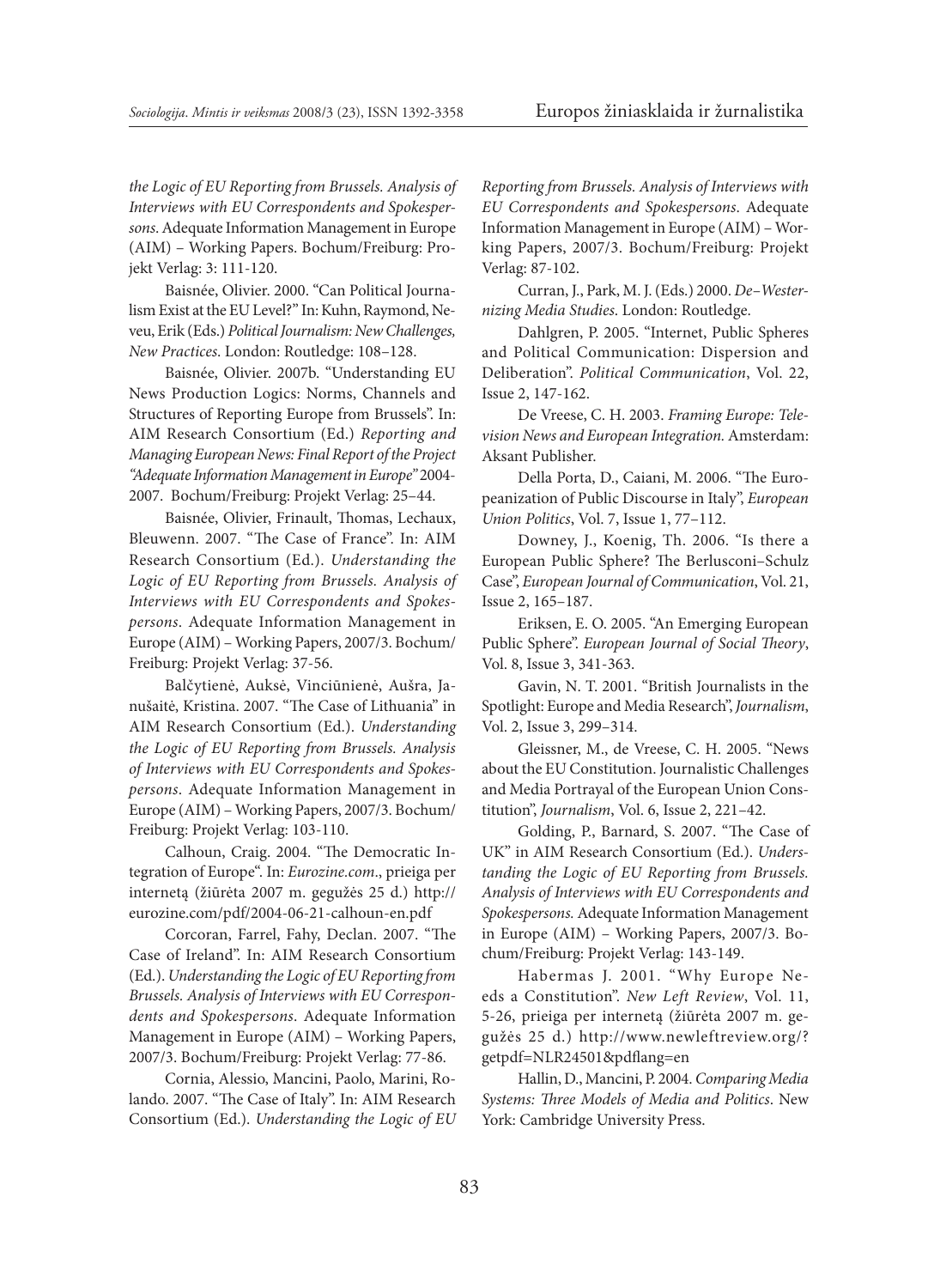Heikkilä, H. 2007. "The Case of Finland". In: AIM Research Consortium (Ed.). *Understanding the Logic of EU Reporting from Brussels. Analysis of Interviews with EU Correspondents and Spokespersons.* Adequate Information Management in Europe (AIM) – Working Papers, 2007/3. Bochum/ Freiburg: Projekt Verlag: 23-36.

Holtz-Bacha, Ch. 2004. "Political Communication Research Abroad: Europe". In: Kaid, L. L. (Ed.) *Handbook of Political Communication Research*. New York: Lawrence Elbaum Associates: 463-477.

Kevin, D. (Ed.) 2003. *Europe in the Media: A Comparison of Reporting, Representation, and Rhetoric in National Media Systems in Europe*. Mahwah, N.J.: Elbraum Associates.

Koopmans, R., Erbe, J. 2004. "Towards European Public Sphere? Vertical and Horizontal Dimensions of Europeanized Political Communication", *Innovation: The European Journal of Social Science Research*, Vol. 17, Issue 2, 97–118.

Kopper, G. G., de Bens, E., Frinault, Th., Lonescu, L., Lauristin, M., Paun, M., Raeymaeckers, K. 2007. "News Management Processes of the European Union: Reconstructing Problem Areas". In: AIM Research Consortium (Ed.) *Reporting and Managing European News: Final Report of the Project "Adequate Information Management in Europe" 2004-2007*. Bochum/Freiburg: Projekt Verlag: 79–116.

Lecheler, S. 2007. *EU Membership and the Press: an Analysis of the Brussels Correspondents from the New Member States*. Paper presented at the annual meeting of the International Communication Association, San Francisco/USA, prieiga per internetą (žiūrėta 2007 m. lapkričio 2 d.) http://home.medewerker.uva.nl/s.k.lecheler/ bestanden/Lecheler%20SK%20Brussels%20correspondents%202007.pdf

Leppik, T., Lönnendonker, J., Nitz, P., Hahn, O., Schröder, R. 2007. "The Case of Germany". In: AIM Research Consortium (Ed.). *Understanding the Logic of EU Reporting from Brussels. Analysis of Interviews with EU Correspondents and Spokespersons.* Adequate Information Management in Europe (AIM) – Working Papers, 2007/3. Bochum/ Freiburg: Projekt Verlag: 57-76.

Meyer, Ch. O. 2005. "The Europeanization of Media Discourse: A Study of Quality Press Coverage of Economic Policy Co–ordination since Amsterdam", *Journal of Common Market Studies*, Vol. 43, Issue 1, 121–48.

Morgan, D. 1995. "British Media and European Union News: The Brussels News Beat and its Problems". *European Journal of Communication*, Vol. 10, Issue 3, 321-343.

Morgan, D. 2003. "Media Coverage of the European Union". In: Bond, M. (Ed.) *Europe, Parliament and the Media*, London: The Federal Trust for Education Research: 35–54.

Negrine, R. 2007. "The Professionalisation of Political Communication in Europe". In: Negrine, R., Mancini, P., Holtz–Bacha, Ch., Papathanassopoulos, S. (Eds.) *The Professionalisation of Political Communication*, Changing Media, Changing Europe, Vol. 3, Bristol: Cromwell Press: 27–46.

Pfetch, B. 2004. "From Political Culture to Political Communications Culture: A Theoretical Approach to Comparative Analysis" in Pfetsch, B., Esser, F. (Eds.) *Comparing Political Communication: Theories, Cases, and Challenges*. Cambridge: Cambridge University Press, 344-366.

Pfetsch, B., Esser, F. (Eds.) 2004. *Comparing Political Communication: Theories, Cases, and Challenges*. Cambridge: Cambridge University Press.

Russ–Mohl, S. 2001. "Europe' in the News. A Cross–National Comparative Study of the News Coverage of Key EU Events", *European Union Politics*, Vol. 2, Issue 3, 283–307.

Schlesinger, Ph. 1999. "Changing Spaces of Political Communication: The Case of European Union". *Political Communication*, Vol.16, 263-279.

Statham, P. 2006. *Political Journalism and Europeanisation: Pressing Europe?*, European Political Communication – Working Papers, 13/06, prieiga per internetą (žiūrėta 2007 m. lapkričio 2 d.) http:// ics.leeds.ac.uk/eurpolcom/exhibits/paper\_13.pdf

Statham, P., Gray, E. 2005. "The Public Sphere and Debates about Europe in Britain", *Innovation: The European Journal of Social Science Research*, Vol. 18, Issue 1, 61–81.

Trenz, H. J. 2005. "Media Coverage on European Governance: Exploring the European